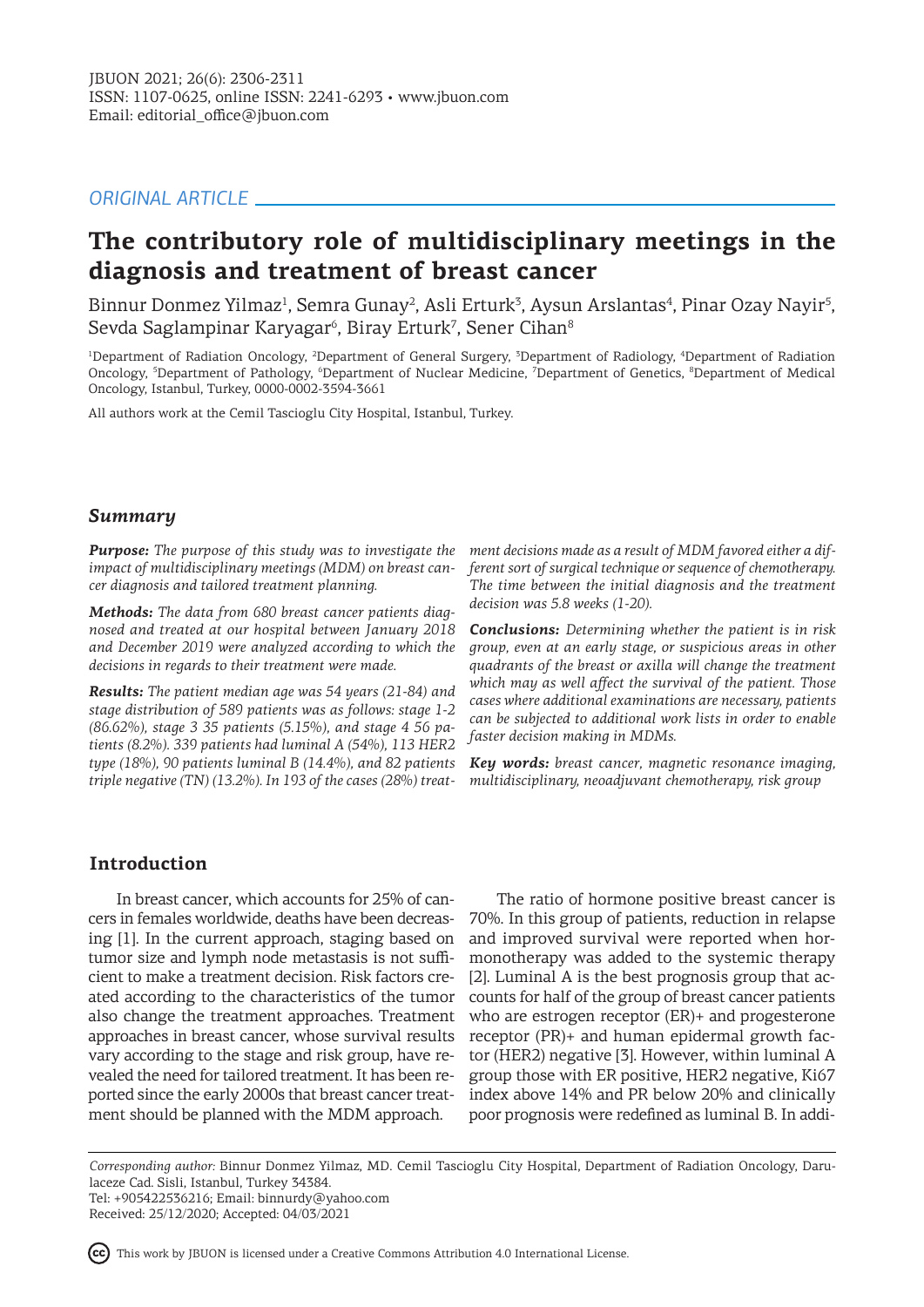tion to this group, HER2 positivity, if any, in ER and PR positive patients was also included in the luminal B group [4]. HER2 is associated with increase in HER2 oncogene expression and HER2 protein in the cell membrane [5] and associated with poor prognosis [6]. Approximately, 40% of all breast cancer patients are included in the luminal B group [7].

Breast cancers that do not have a hormone receptor present are called triple negative (TN), progress aggressively and survival is short. The BRCA gene has been shown to provide DNA stability. A new subgroup of TN patients with BRCA mutation, who has displayed platinum sensitivity has been identified [8]. In the light of this information, patients with TN, luminal B and HER2 type breast cancer should be evaluated as a risk group and treatment decisions should be made using this information.

It has been reported that treatment planning is carried out more quickly and easily with the help of MDM which is the gold standard in breast cancer treatment [9,10]. MDM is a comprehensive process that requires specific information and takes time to make critical patient-related treatment decisions. In this study we aimed to demonstrate the contribution of MDM in the diagnosis and treatment of breast cancer and to ensure its continuation.

## **Methods**

Initiated 22 years ago in our tertiary referral hospital, mostly in order to encourage breast-conserving surgery and to identify patients who would be given neoadjuvant therapy, our MDMs are now indispensable in the process of decision making. All patients who have been admitted to our general surgery clinic and diagnosed with breast cancer are evaluated at MDM for the treatment plan.

The data of 680 patients who were diagnosed with breast cancer between January 2018 and December 2019 and who were decided to be treated according to multidisciplinary decisions in our hospital were evaluated retrospectively with the approval of the ethics committee of our hospital and in accordance with the 1975 Helsinki Declaration.

The patient's anamnesis, pathology, radiological examination reports and findings from the examinations performed for diagnosis of the disease, genealogical background information of patients were sent to the Email addresses of the multidisciplinary treatment group by the first examining physician so that the participants could have the opportunity to evaluate the cases before the meeting.

Specialists from the surgery, radiation oncology, medical oncology, radiology, pathology, and nuclear medicine clinics met weekly to hold these MDM at the same place and time. Specialists from plastic reconstructive surgery and medical genetics were also invited when required.

The patient reports were read by an assistant doctor in MDM. The radiological images of the patient, which have been uploaded in the online system of our hospital, were viewed on the big screen in the meeting room. Patients to be decided at the meeting were examined by the doctors after a presentation is made.

#### *Creating an algorithm*

After the patient's data is presented, the patient is re-examined. Then, the experts provide evidence-based information according to the patient's risks, and thereby a treatment algorithm is created together with the consensus according to the priorities suitable for the patient. Patients who require additional examinations to make a decision are invited to the meeting again when new results are obtained. At the end of the meeting, all patients are provided by an in-depth explanation about decisions and options.

#### *Statistics*

In the present study, statistical analysis was conducted using the NumberCruncher Statistical System 2007 Statistical Software (Utah, USA) package program.

In addition to the descriptive statistical methods (mean, standard deviation, frequency and percentage distributions), independent t-test was used to compare binary groups and  $x^2$  test to compare categorical data. The results were assessed based on the significance level of p<0.05.

## **Results**

Histological and stage distribution are shown in Table 1 and 2. According to the risk groups, 339 patients were luminal A (54%), 113 patients HER2 type (18%), 82 patients luminal B (14.4%), and 90 patients TN (13.2%). At the diagnostic stage or information about tumor biology for 56 (8%) patients was not urgently needed to make a decision.

The median age was 54 years (21-84), 65 patients had a family history of cancer in 1st or 2nd degree relatives, while 81 patients had a history of cancer. Treatment decisions were made for 651 cancer patients for the first-time treatment, while 25 patients were admitted due to relapse or metastasis and 4 cancer patients for genetic counselling.

Mammography was performed on 672 patients at the diagnosis and USG was used as an additional examination method in 652 patients subsequent to mammography.

MRI was required in 465 patients to support mammography or ultrasound. False-positive lesions were confirmed by biopsy in 21 patients (3%). 106 lesions (15%) were evaluated with MRI as a third examination following mammography and ultrasound, which contributed significantly to the detection and treatment decisions of non-primary lesions, particularly in patients aged 50 and below (p=0.001) (Table 3). The contribution of the MRI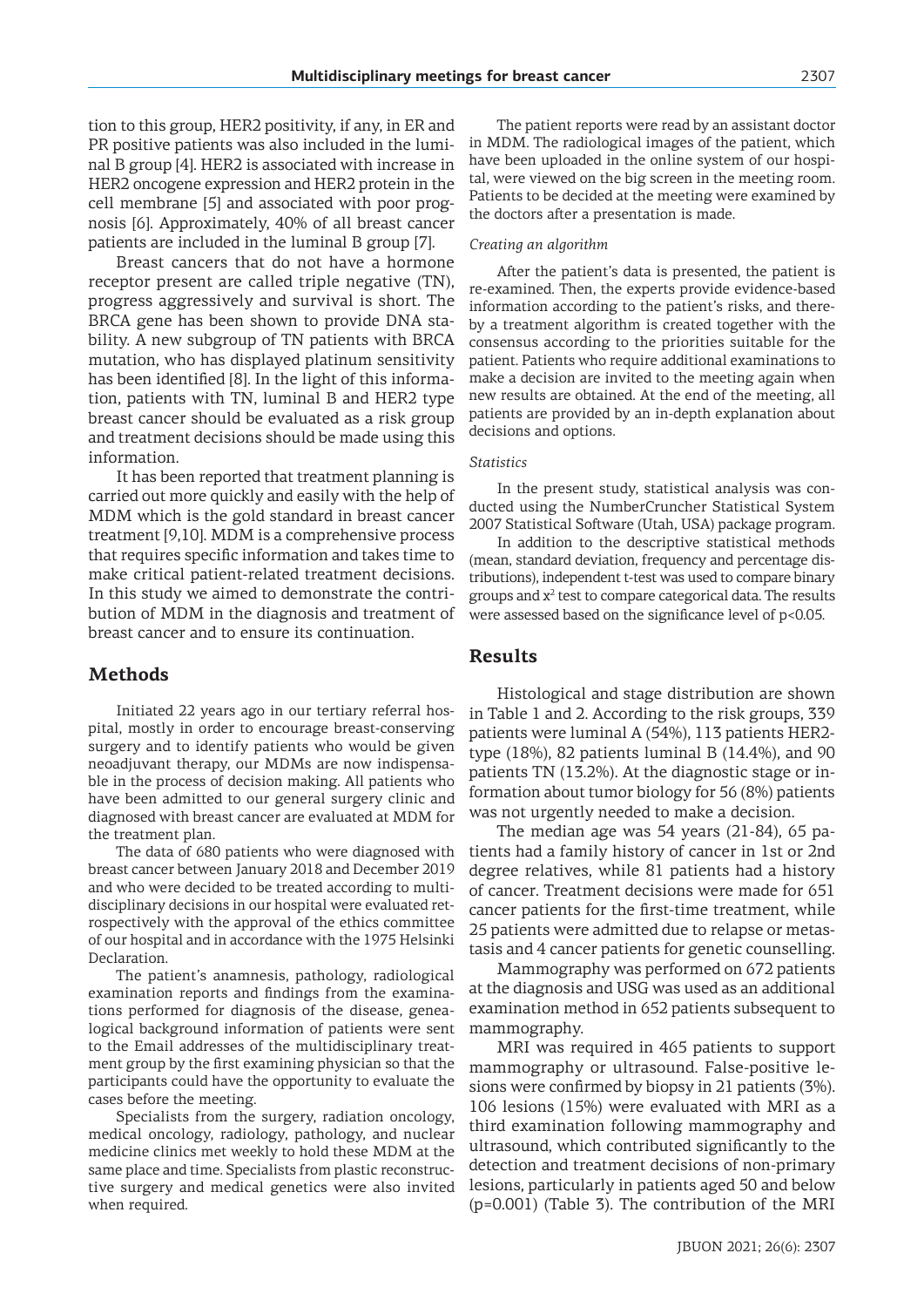was found to be helpful in patients whose treatment decisions were postponed to the second meeting because additional examinations were required at MDM (p=0.009) (Table 4).

#### *Data of the contribution of the MDM*

In 193 of the cases (28.3%) decisions made through the MDM process resulted in either inclusion of a different surgical technique or sequence of chemotherapy. These changes were made for reasons such as starting the treatment of the patient in the risk group with neoadjuvant chemotherapy (NAC) even at an early stage or the decision of mastectomy in the patient who could not receive radiotherapy after breast conserving surgery or a second focus was detected in the breast. There were changes in the surgical methods to be employed in 54patients (7.9%) and in the order of adjuvant or neoadjuvant administration of chemotherapy in 139 patients (20.4%).

NAC application was performed in 35 patients at the locally advanced stage (19.5%) and 145 early-stage patients in the risk histological group (80.5%). In patients who could perform breastconserving surgery, the tumor was marked prior to chemotherapy in case of tumor disappearance following chemotherapy administration, thereby keeping the area to be operated. For this purpose, the tumor on the breast of 94 patients (13.8%) was marked before NAC. In 19 patients who were not diagnosed with clinical and radiological axillary lymphadenopathy and in whom we decided to administered NAC, we also decided to perform sentinel lymph node biopsy (SLNB) after chemotherapy. The applied forms of surgery are shown in Table 5.

During the first MDM, no decision could be made for 45 of the 680 patients due to the need for additional examinations. The time that elapsed from the first diagnosis until the treatment decision was 5.8 weeks (1-20).

**Table 1.** Histologic distribution

| Histology                       | Number         | $\frac{0}{0}$ |
|---------------------------------|----------------|---------------|
| Invasive ductal                 | 516            | 79.72         |
| In situ                         | 44             | 6.81          |
| Invasive lobular                | 40             | 6.19          |
| Mucinous                        | 16             | 2.48          |
| Paget                           | 7              | 1.08          |
| Papillary malignant             | 4              | 0.62          |
| Mesenchymal                     | 3              | 0.46          |
| Invasive ductal+mucinous        | $\overline{2}$ | 0.31          |
| Tubular                         | $\mathfrak{D}$ | 0.31          |
| Phylloid                        | 1              | 0.15          |
| Sarcoma                         | 1              | 0.15          |
| Lymphoma                        | 1              | 0.15          |
| Metaplastic carcinoma           | 1              | 0.15          |
| Solid papillary carcinoma       | 1              | 0.15          |
| Poorly differentiated carcinoma | 1              | 0.15          |
| Neuroendocrine                  | 1              | 0.15          |
| Malignant cells                 | 39             | 0.05          |
| Total                           | 680            | 100           |

**Table 3.** The number of radiological examinations required until decision

| Exams until decision | Contribution to diagnosis of MRI |            |       |
|----------------------|----------------------------------|------------|-------|
|                      | No                               | <b>Yes</b> | р     |
|                      | n(%)                             | n(%)       |       |
| 1 exam               | 64 (95.52)                       | 3(4.48)    |       |
| 2 exam               | 214 (86.99)                      | 32 (13.01) |       |
| 3 exam               | 263 (79.22)                      | 69 (20.78) | 0.001 |

1 exam: Diagnosis with one examination only (mammography or ultrasonography or MRI); 2 exam: Two of mammography or ultrasonography or MRI; 3 exam: Mammography and ultrasonography and MRI.

**Table 4.** Contribution of MRI to decision-making in the second meeting in those who could not be decided

|                                | Contribution of MRI in diagnosis |             |       |
|--------------------------------|----------------------------------|-------------|-------|
|                                | No<br>$n(\%)$                    | Yes<br>n(%) | р     |
| Decisions on first<br>meeting  | 544 (94.44)                      | 91 (87.50)  | 0.009 |
| Decisions on second<br>meeting | 32 (5.56)                        | 13 (12.50)  |       |

#### **Table 2.** Stage distribution

| Stages  | Number | $\%$  |
|---------|--------|-------|
| $1 - 2$ | 589    | 86.62 |
| 3       | 35     | 5.15  |
| 4       | 56     | 8.24  |
| Total   | 680    | 100   |

#### **Table 5.** Surgical applications

|                                   | Number | $\%$  |
|-----------------------------------|--------|-------|
| Breast-conserving surgery         | 339    | 57.15 |
| Mastectomy                        | 2.54   | 42.82 |
| Bilateral skin-sparing mastectomy |        | 0.03  |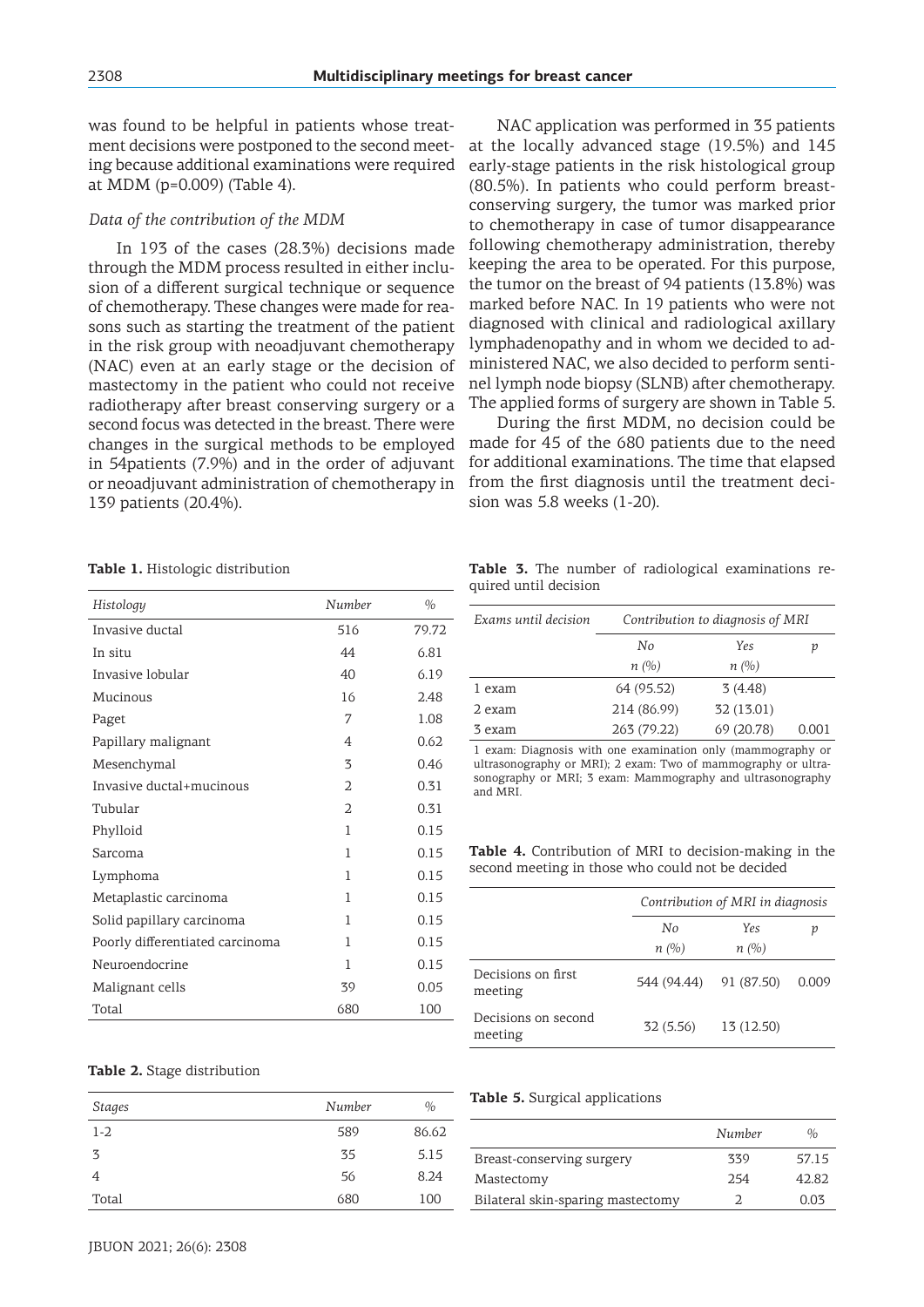## **Discussion**

In MDM, which has been going on for 22 years in our hospital, we aimed to evaluate the consistency between the decisions we made in diagnosis and treatment with the literature and the contribution of MDM in practice.

Although NAC could not be proven to have contributed to survival at locally advanced stage, it contributed to survival in patients that responded to chemotherapy. Relapse was lower in patients that fully responded to NAC while HER2 and TN patients were the groups of patients with the best response rates, where benefits can be seen due to high proliferation [11]. NeoALLTO and CHER-LOB studies support this data, showing that NAC improves disease-free survival and survival when complete response is achieved [12,13]. The HER2 subgroup, which accounts for 18% of breast cancers in our hospital, is slightly less than that reported in the literature [14]. Accordingly, 70 of the 100 HER2-type patients to be treated with NAC were in early stage.

The best response to NAC was achieved in the group of TN patients regardless of the cytotoxic drugs used (22% versus 11%; p=0.034) [15]. The data presented at the San Antonio Breast Cancer Symposium (SABCS) 2016 confirms how a higher rate of full response could be achieved in BL1 tumors compared to other TNBC subtypes (20% versus 38%, p = 0.015) [16]. The rate of our patients with TN was 13.2% and the decision of NAC was made for 40 of these patients with consensus. Genetic counseling was recommended to detect the BRCA 1 mutation, which is a guide in determining the platinum-responsive group during MDM, and time loss during the treatment phase was prevented.

By giving genetic counseling in patients with a family history, protective recommendations for secondary cancers other than molecular studies were obtained for the response to systemic treatment in patients with TN disease. For this purpose, genetic counseling was recommended to 44 patients by MDM.

With the contribution of MDM, NAC could be applied to patients with risky groups, even at an early stage, as they will benefit from systemic treatment. Without the MDM procedure, the patient who applies to clinics that are not experienced in the treatment of breast cancer can be operated because they are at an early stage. However, after performing the necessary examinations in the clinics, these patients may as well receive NAC if seen beneficial by MDM.

For the patient who was decided to receive NAC, it was decided to insert a mark in the tumor to prevent the loss of the primary tumor site before breast conserving surgery. For this purpose, the tumor on the breast of 94 patients (13.8%) was marked by the radiologist before NAC.Increasing NAC indication in the risky patient group will increase the need for this procedure.This process requires additional appointments in the radiology departments. however, patient treatment is not delayed thanks to MDM additional work lists in our hospital. In clinics where this procedure cannot be performed, breast conserving surgery may not be performed, where the tumor may disappear after NAC.

In the diagnosis of breast cancer, MRI is used as an additional examination method because of the limitations of mammography and ultrasonography and the success rate in diagnosis reaches 99% [17]. However, its low specificity (72%) requires more tests and biopsies to distinguish the presence of malignancy, which can cause additional workload and time loss [18]. In the prospective POMB study, with preoperative MRI performed in addition to preoperative mammography and ultrasonography, 15% of the patients initially planned for breast conserving surgery were decided to undergo mastectomy [19]. A metanalysis involving 19 studies reports that preoperative MRI increases the number of mastectomies [20].In our meetings, one or more lesions were detected in 127 patients in MRI, and these findings changed the initial decision of surgical procedure to be performed in 106 patients (15%). However, false positivity was detected in 21 patients (3%) in the biopsies run on these new lesions. The difference that MRI made in the diagnosis as a third test was found to be statistically significant in the group of patients aged 50 and below (p=0.001). The MRI performed on the patients that had to be assessed during the second meeting to make a decision on their treatment was also found statistically significant (p=0.009). It may be necessary to request additional examinations for the diagnosis of the patient. Thus, the presence of foci other than the primary tumor changed the type of surgery and contributed to local control.

As reported in a metanalysis in 2019, post-NAC SLNB was found to be safe in patients who did not have lymphadenopathy clinically and radiologically only when at least 3 lymph nodes had been removed [21].With the decision taken by MDM, in 19 of our patients who did not have axillary pathology clinically and radiologically and who were going to be administered NAC, breast surgery and SLNB were performed after the systemic therapy. With the help of the decision taken in MDM, this approach helped the patients to receive the right treatment with a less morbid approach without receiving anesthesia twice.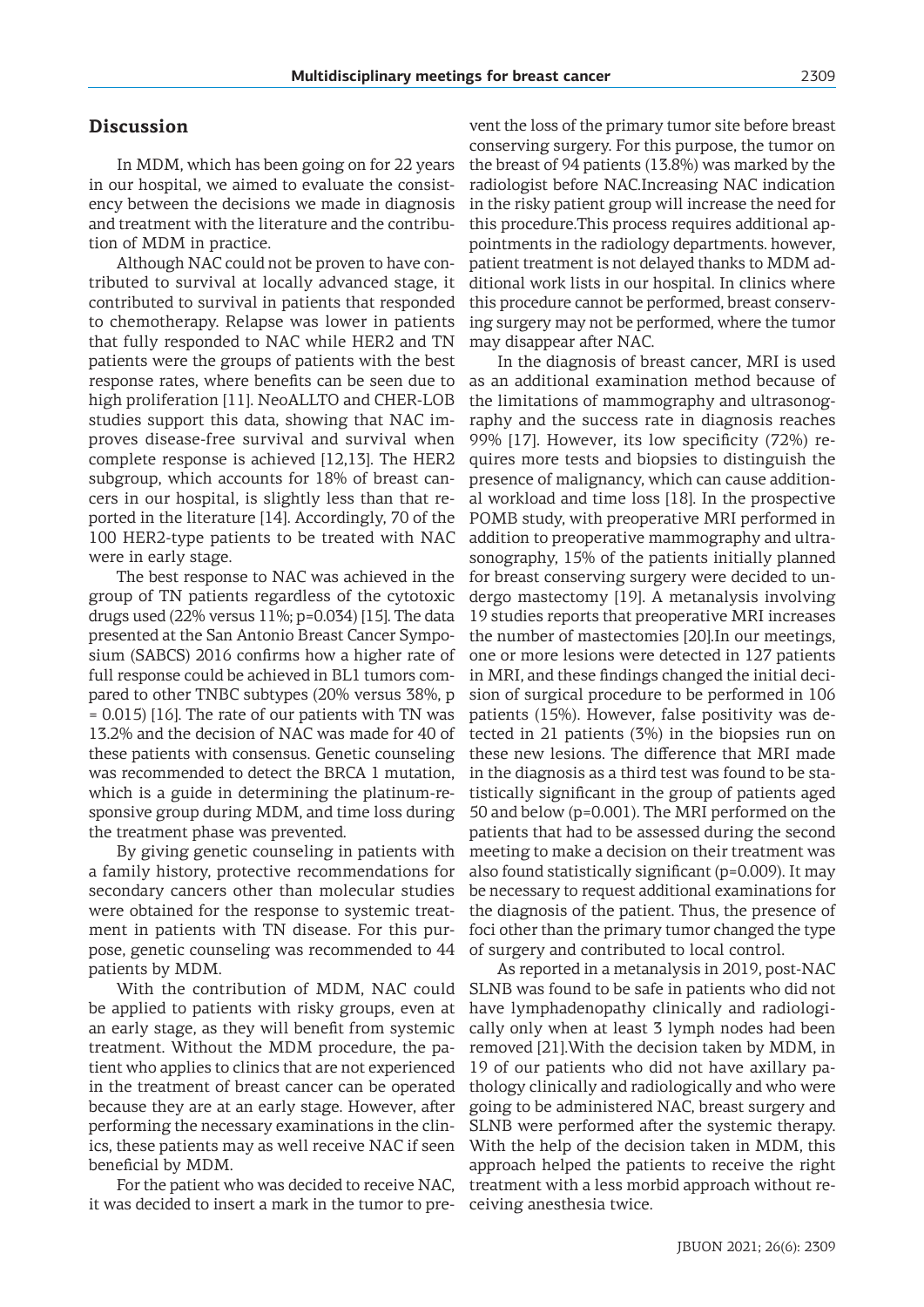Because non-compliance to treatment was associated with worse disease outcome, we tried to obtain tailored treatment profits that the patient can adapt [22]. In the context of MDM compliance with treatment may be prevented in cases such as mental problems, difficulty in accessing the radiotherapy center, excessively sagging breasts, obese patients, patients with pacemakers, breast conserving surgery or in patients who had previously received radiotherapy in that area, were also evaluated.

The average time from the first diagnosis to the treatment decision was 5.8 weeks (1-20), and this period is reported as 30 days in developed multidisciplinary clinics [23]. Additional examinations were required due to insufficient fine-needle biopsy for immuno-staining or unnecessary radiological examinations, which were referred from hospitals with little experience in breast cancer treatment, therefore, diagnosis was delayed. Special appointment lists were prepared for MDM patients in pathology and radiology for additional examinations to speed up the procedures.

The minutes of the multidisciplinary meetings held in our hospital in 2018-2019 and the hospital's database have been used in the present singlecentered study, which has some limitations. The data concerning the resection rates after breastconserving surgery and the tumor response rates of patients who were administered NAC could not be obtained.

## **Conclusion**

Our data show that MDM contributes to treatment change in approximately one (28.3%) of 3 patients. Determining that the patient is in the risky group even at an early stage,

increasing breast-conserving surgery rates or detecting suspicious areas in other quadrants of the breast or in axilla will change the treatment in favor of the patient's survival when supported by the MDMs.

It will be beneficial for the patient to refer the patient to centers that are experienced in the diagnosis and treatment of breast cancer and make decisions with MDM in order to avoid loss of time in diagnosis.

The minutes prepared at the end of the meeting support the decisions taken against the patient complaining about the treatment.

## **Acknowledgements**

We would like to thank to Prof. Dr. Orhan Yalcin, Doç. Dr.Arzu Akan, Doç. Dr. Caglayan

Geredeli,Nurgul Yasar MD, Gamze Kulduk MD, Sevil Serife Altinrende MD, Emre Uysal MD for advising and Rana Konyalioglu for statistics.

## **Conflict of interests**

The authors declare no conflict of interests.

# **References**

- 1. World wide cancer data. Global cancer statistics for the most common cancers. 2018; https://www.wcrf.org/ dietandcancer/cancer-trends/worldwide-cancer-data
- 2. Lumachi F, Brunello A, Maruzzo M, Basso U, Basso SM. Treatment of estrogen receptor-positive breast cancer. Curr Med Chem 2013;20:596-604.
- 3. Jennifer J. Gao, Sandra M Swain. Luminal A Breast Cancer and Molecular Assays: A Review. Oncologist 2018;23:556-5.
- 4. Nishimura R, Osako T, Okumura Y, Hayashi M, Toyozumi Y, Arima N. Ki-67 as a prognostic marker according to breast cancer subtype and a predictor of recurrence time in primary breast cancer. Exp Ther Med 2010;1:747-54.
- 5. Wolff AC, Hammond ME, Hicks DG et al. American Society of Clinical Oncology; College of American Pathologists. Recommendations for human epidermal growth factor receptor 2 testing in breast cancer: American Society of Clinical Oncology/College of American Pathologists clinical practice guideline update. J Clin Oncol 2013;31:3997-4013.
- Kennecke H, Yerushalmi R, Woods R et al. Metastatic behavior of breast cancer subtypes. J Clin Oncol 2010;10;28:3271-7.
- 7. Metzger-Filho O, Sun Z, Viale G et al. Patterns of recurrence and outcome according to breast cancer subtypes in lymph node-negative disease: results from International Breast Cancer Study Group Trials VIII and IX. J Clin Oncol 2013;31:3083-90. https://doi.org/10.1200/ jco.2012.46.1574
- 8. Byrski T, Huzarski T, Dent R et al. Response to neoadjuvant therapy with cisplatin in BRCA1-positive breast cancer patients. Breast Cancer Res Treat 2009;115:359- 63.
- 9. Saini KS, Taylor C, Ramirez AJ et al. Role of the multidisciplinary team in breast cancer management: Results from a large international survey involving 39 countries. Ann Oncol 2011;23:853-9.
- 10. Generali D, Rossi C, Bottini A. Treatment decisionmaking in breast cancer: Role of the multidisciplinary team meeting in a breast unit. Breast Cancer Manage 2015;4:121-3.